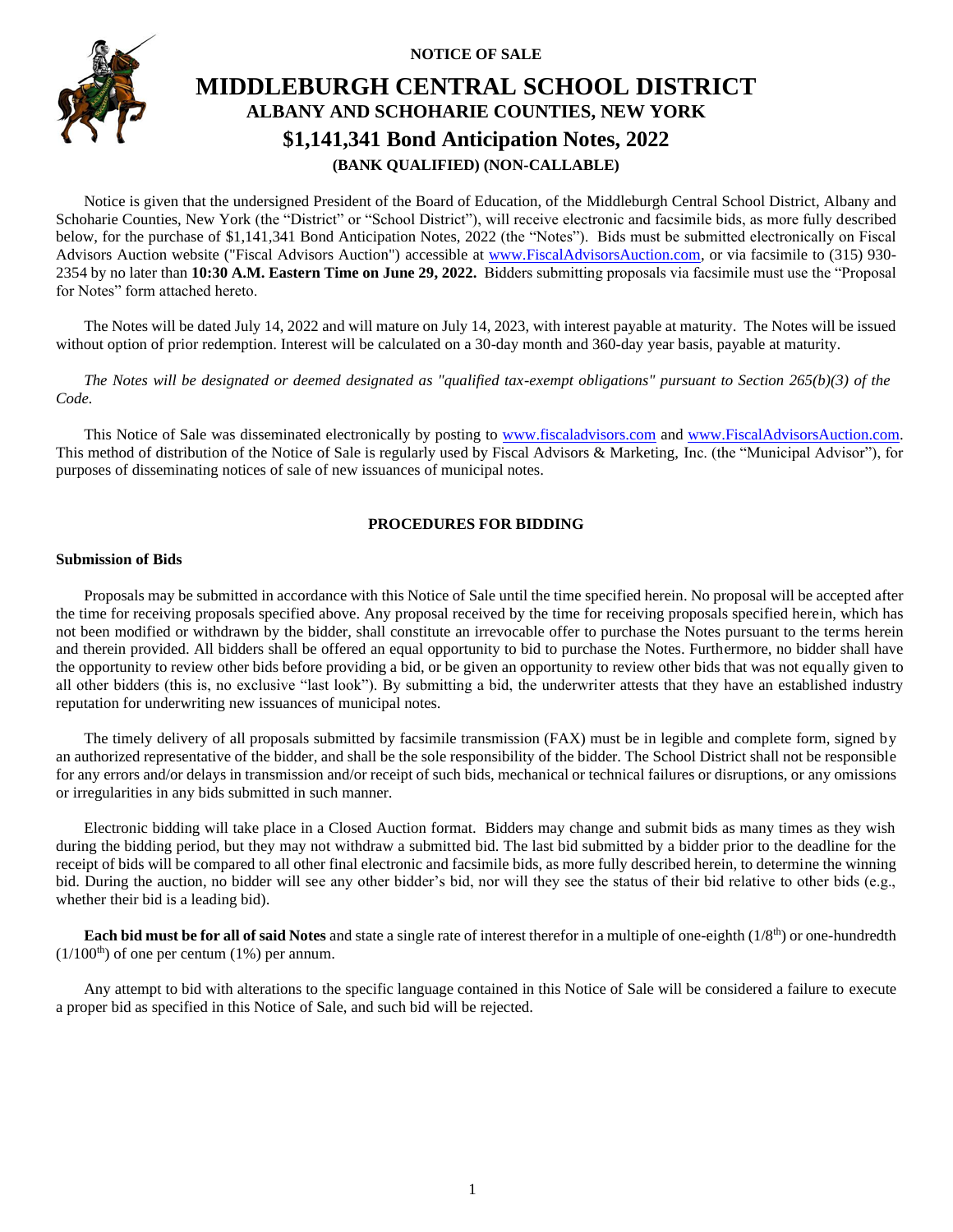#### **Award of Notes**

The Notes will be awarded to the bidder offering the lowest net interest cost, that being the rate of interest which will produce the least interest cost over the life of the Notes, after accounting for the premium offered, if any. In the event multiple bids offering the same lowest net interest cost are received, an award will be made to the bidder offering to purchase the greater principal amount of Notes. If two or more bids offering to purchase the same principal amount of Notes at the same lowest net interest rate are received, an award will be made by lot from among such lowest bids. The School District may, after selecting the low bidder, decrease the aggregate principal amount of the Notes in an amount not in excess of the premium offered by the successful bidder in order that the total proceeds, which include the total principal amount of the Notes plus the original issue premium, if any, received by the School District does not exceed the maximum amount permitted under applicable provisions of the Code. The successful bidder may neither withdraw nor modify its bid as a result of any such post-bid adjustment. Any such adjustment shall be conclusive, shall be promptly communicated to the successful bidder, and shall be binding upon the successful bidder.

The School District reserves the right to reject any and all bids (regardless of the interest rate bid), to reject any bid not complying with this official Notice of Sale and, so far as permitted by law, to waive any irregularity or informality with respect to any bid or the bidding process. All or none bids will be rejected. Conditional bids will be rejected, including any bid subject to credit approval.

#### **Registration to Bid**

To bid electronically using Fiscal Advisors Auction, bidders must first visit the Fiscal Advisors Auction website at [www.FiscalAdvisorsAuction.com](http://www.fiscaladvisorsauction.com/) where, if they have never registered with either Fiscal Advisors Auction or any municipal debt auction website powered by Grant Street Group, they can register and then request admission to the District's auction. Only FINRA registered broker dealers, dealer banks with DTC clearing arrangements and banks or trust companies located and authorized to do business in the State of New York will be eligible to bid. The District will determine whether any request for admission is granted. Bidders who have previously registered with Fiscal Advisors Auction may call auction support at (412) 391-5555 x1370, to confirm their ID or password. The use of Fiscal Advisors Auction shall be at the bidder's risk, and the District shall have no liability with respect thereto. Bidders shall not be required to register in order to submit a facsimile bid.

#### **Rules of Fiscal Advisors Auction**

The "Rules of Fiscal Advisors Auction" can be viewed on the Fiscal Advisors Auction website and are incorporated by reference in this Notice of Sale. Bidders must comply with the Rules of Fiscal Advisors Auction in addition to the requirements of this Notice of Sale. In the event the Rules of Fiscal Advisors Auction conflict with this Notice of Sale, this Notice of Sale shall prevail.

#### **Disclaimer**

Each prospective bidder who wishes to submit electronic bids shall be solely responsible to register to bid via Fiscal Advisors Auction. Each qualified prospective bidder shall be solely responsible to make necessary arrangements to access Fiscal Advisors Auction for purposes of submitting its bid in a timely manner and in compliance with the requirements of this Notice of Sale. Neither the District nor Fiscal Advisors Auction shall have any duty or obligation to undertake such registration to bid for any prospective bidder or to provide or assure such access to any qualified prospective bidder, and neither the District nor Fiscal Advisors Auction shall be responsible for a bidder's failure to register to bid or for proper operation of, or have any liability for any delays or interruptions of, or any damages caused by Fiscal Advisors Auction. The District is using Fiscal Advisors Auction as a communications mechanism, and not as the District's agent, to conduct the electronic bidding for the Notes. If a prospective bidder encounters any difficulty in registering to bid, or submitting or modifying a bid for the Notes, it should telephone Fiscal Advisors Auction and notify the District's Municipal Advisor at (315) 752-0051 (provided that the District shall have no obligation to take any action whatsoever upon receipt of such notice). After receipt of bids is closed, the District through Fiscal Advisors Auction or telephone will indicate the apparent successful bidder. Such message is a courtesy only for viewers, and does not constitute the award of the Notes. The Fiscal Advisors Auction bids will be compared with bids received outside of Fiscal Advisors Auction, if any, before the award is made. Each bid will remain subject to review by the District to determine its net interest cost and compliance with the terms of this Notice of Sale.

#### **Issue Price**

By submitting a bid, each bidder is certifying that its bid is a firm offer to purchase the Notes, is a good faith offer which the bidder believes reflects current market conditions, and is not a "courtesy bid" being submitted for the purpose of assisting in meeting the competitive sale requirements relating to the establishment of the "issue price" of the Notes pursuant to Section 148 of the Code including the requirement that bids be received from at least three (3) underwriters of municipal bonds who have established industry reputations for underwriting new issuances of municipal bonds (the "Competitive Sale Requirements"). The Municipal Advisor will advise the winning bidder if the Competitive Sale Requirements were met at the same time it notifies the winning bidder of the award of the Notes. Bids will not be subject to cancellation in the event that the Competitive Sale Requirements are not satisfied.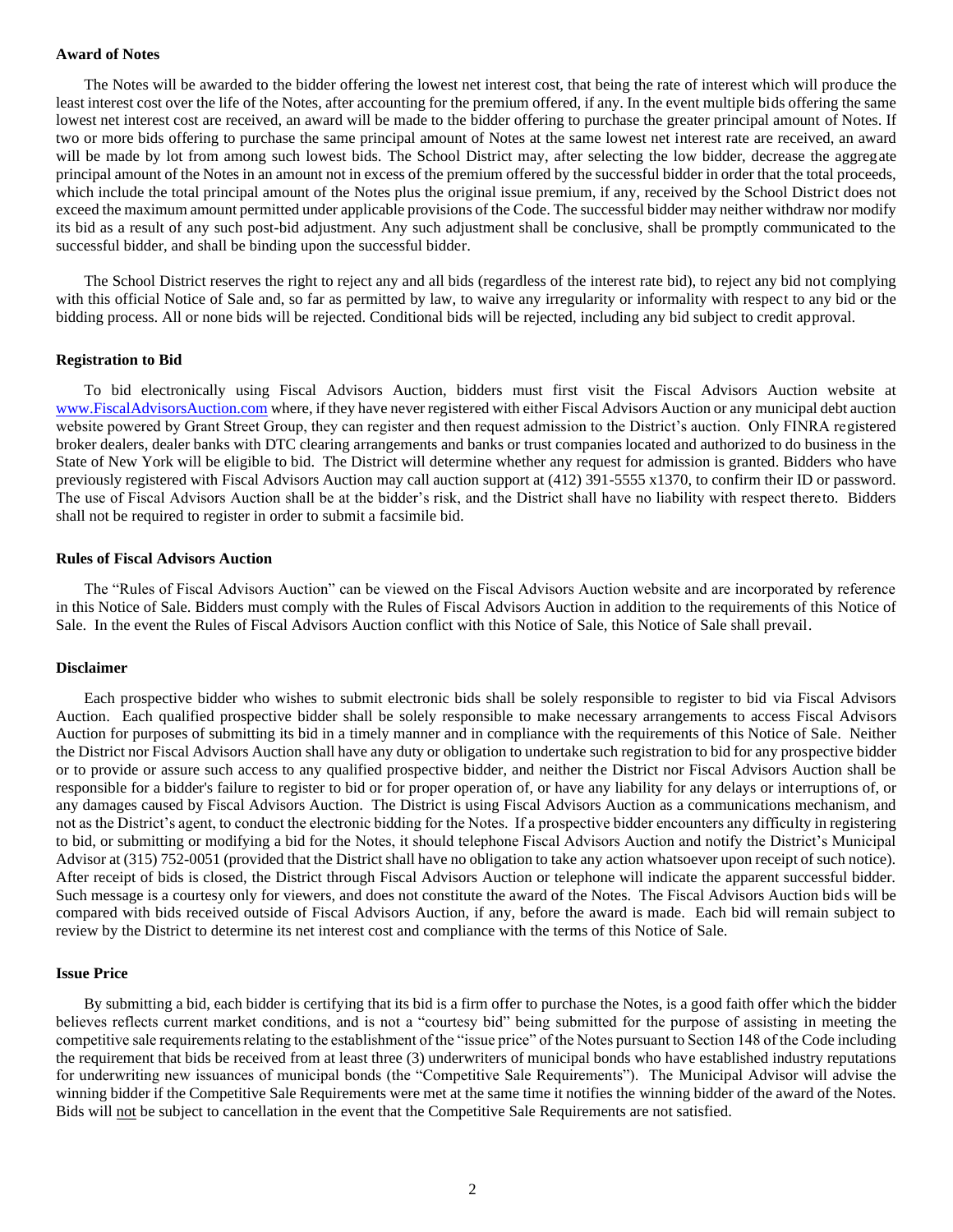The winning bidder shall, within one (1) hour after being notified of the award of the Notes, advise the Municipal Advisor by electronic or facsimile transmission of the reasonably expected initial public offering price or yield of each maturity of the Notes (the "Initial Reoffering Prices") as of the date of the award.

By submitting a bid, the winning bidder agrees (unless the winning bidder is purchasing the Notes for its own account and not with a view to distribution or resale to the public) that if the Competitive Sale Requirements are not met, it will elect and satisfy either option (1) or option (2) described below. *Such election must be made on the bid form submitted by each bidder*.

For purposes of the "hold the price" or "follow the price" requirement described below, a "maturity" refers to Notes that have the same interest rate, credit and payment terms.

(1) Hold the Price. The winning bidder:

(a) will make a bona fide offering to the public of all of the Notes at the Initial Reoffering Prices and provide Bond Counsel with reasonable supporting documentation, such as a copy of the pricing wire or equivalent communication, the form of which is acceptable to Bond Counsel,

(b) will neither offer nor sell to any person any Notes within a maturity at a price that is higher, or a yield that is lower, than the Initial Reoffering Price of such maturity until the earlier of (i) the date on which the winning bidder has sold to the public at least 10 percent of the Notes of such maturity at a price that is no higher, or a yield that is no lower, than the Initial Reoffering Price of such maturity or (ii) the close of business on the  $5<sup>th</sup>$  business day after the date of the award of the Notes, and

(c) has or will include within any agreement among underwriters, any selling group agreement and each retail distribution agreement (to which the winning bidder is a party) relating to the initial sale of the Notes to the public, together with the related pricing wires, language obligating each underwriter to comply with the limitations on the sale of the Notes as set forth above.

(2) Follow the Price. The winning bidder:

(a) will make a bona fide offering to the public of all of the Notes at the Initial Reoffering Prices and provide the School District with reasonable supporting documentation, such as a copy of the pricing wire or equivalent communication, the form of which is acceptable to Bond Counsel,

(b) will report to the School District information regarding the actual prices at which at least 10 percent of the Notes within each maturity of the Notes have been sold to the public,

(c) will provide the School District with reasonable supporting documentation or certifications of such sale prices the form of which is acceptable to Bond Counsel. This reporting requirement, which may extend beyond the closing date of the Notes, will continue until such date that 10 percent of each maturity of the Notes has been sold to the public, and

(d) has or will include within any agreement among underwriters, any selling group agreement and each retail distribution agreement (to which the winning bidder is a party) relating to the initial sale of the Notes to the public, together with the related pricing wires, language obligating each underwriter to comply with the reporting requirement described above.

Regardless of whether or not the Competitive Sale Requirements were met, the winning bidder shall submit to the School District a certificate (the "Reoffering Price Certificate"), satisfactory to Bond Counsel, prior to the delivery of the Notes stating the applicable facts as described above. The form of Reoffering Price Certificate is available by contacting Bond Counsel or the Municipal Advisor.

If the winning bidder has purchased the Notes for its own account and not with a view to distribution or resale to the public, then, whether or not the Competitive Sale Requirements were met, the Reoffering Price Certificate will recite such facts and identify the price or prices at which the purchase of the Notes was made.

For purposes of this Notice, the "public" does not include the winning bidder or any person that agrees pursuant to a written contract with the winning bidder to participate in the initial sale of the Notes to the public (such as a retail distribution agreement between a national lead underwriter and a regional firm under which the regional firm participates in the initial sale of the Notes to the public). In making the representations described above, the winning bidder must reflect the effect on the offering prices of any "derivative products" (e.g., a tender option) used by the bidder in connection with the initial sale of any of the Notes.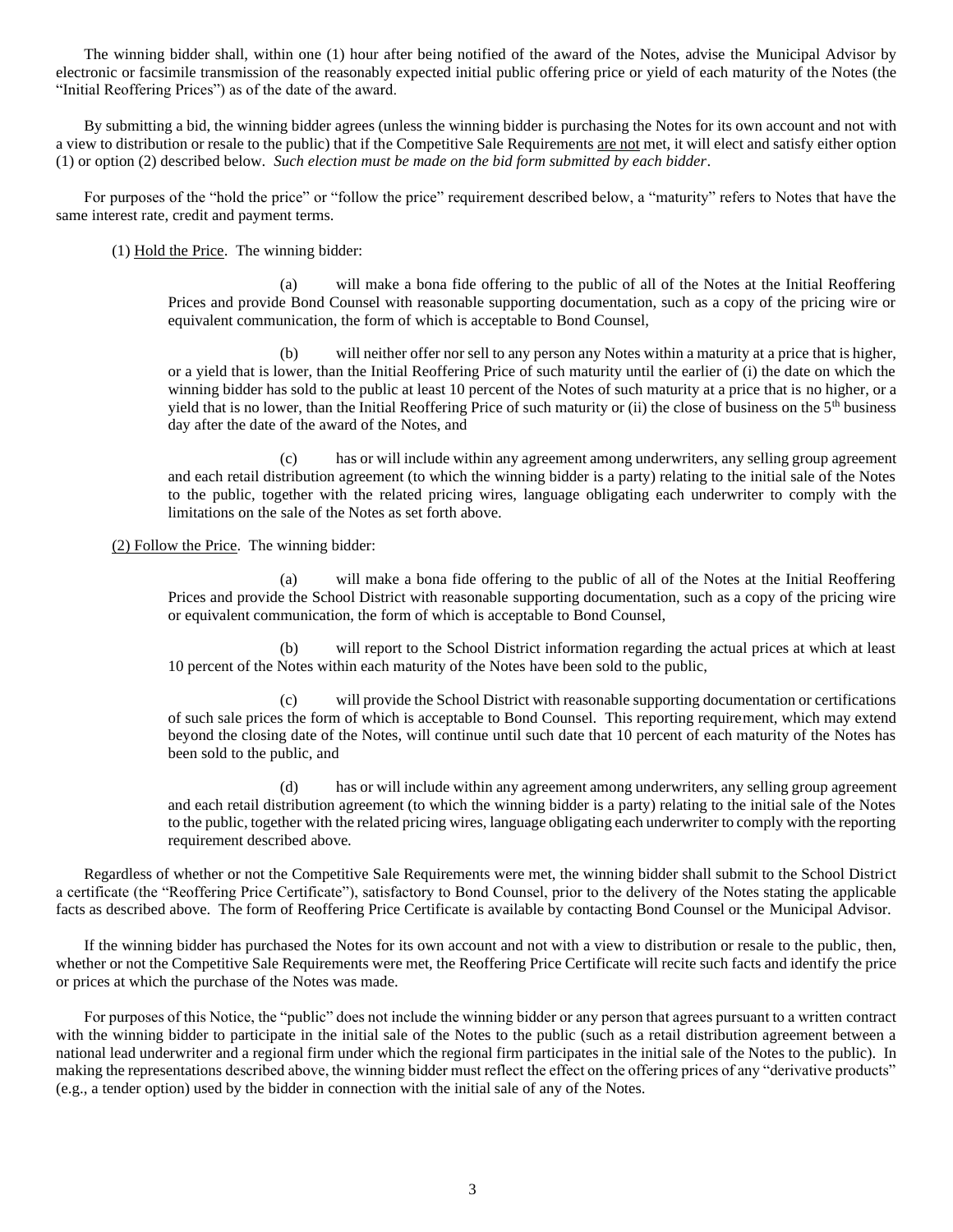#### **THE NOTES**

#### **Security for the Notes**

The Notes will be valid and legally binding general obligations of the District, all the taxable real property within which will be subject to the levy of ad valorem taxes to pay the Notes and interest thereon, without limitation as to rate or amount. The District will pledge its faith and credit for the payment of the principal of the Notes and interest thereon.

In the event of a default in the payment of the principal of and/or interest on the Notes, the State Comptroller is required to withhold, under certain conditions prescribed by Section 99-b of the State Finance Law, state aid and assistance to the District and to apply the amount thereof so withheld to the payment of such defaulted principal and/or interest, which requirement constitutes a covenant by the State with the holders from time to time of the Notes.

#### **Purpose of Issue**

The Notes are issued pursuant to the Constitution and statutes of the State of New York, including among other things, the Education Law and the Local Finance Law, and various bond resolutions adopted by the Board of Education authorizing the issuance of bonds for the acquisition of school buses.

The Notes are being issued, along with \$346,300 available funds of the District, to partially redeem and renew the \$1,159,100 bond anticipation notes maturing July 15, 2022 and provide \$328,541 of new money for the purchase of school buses.

#### **Form of the Notes**

At the option of the purchaser(s), the Notes will be issued in (i) registered certificated form, registered in the name of the purchasers(s) or (ii) book-entry-only form registered to Cede & Co., as the partnership nominee for The Depository Trust Company, New York, New York ("DTC"). All expenses related to DTC shall be the responsibility of the purchaser.

If the Notes are issued in non-book-entry form, they will be issued as registered certificated obligations, in the name of the purchaser. Principal and interest on the Notes are payable at maturity in lawful money of the United States of America (Federal Funds) at the offices of the School District. The purchaser(s) shall have the right to designate a bank or banks located and authorized to do business in the State of New York as the place or places for the payment of the principal and interest on the Notes. Any related bank fees, if any, are to be paid by the purchaser(s). A single note certificate will be issued for those Notes bearing the same rate of interest in the aggregate principal amount awarded to such purchaser(s) at such interest rate.

If the purchaser(s) notifies Bond Counsel by 3:00 P.M., Prevailing Time on the date of sale, such Notes may be issued in the form of book-entry-only notes, in the denomination corresponding to the aggregate principal amount of the Note. In the event that the Purchaser(s) choose book-entry-only, as a condition to delivery of the Notes, the successful bidder(s) will be required to cause such note certificates to be (i) registered in the name of Cede & Co., as nominee of The Depository Trust Company, New York, New York ("DTC"), and (ii) deposited with DTC to be held in trust until maturity. DTC is an automated depository for securities and clearinghouse for securities transactions, and will be responsible for establishing and maintaining a book-entry system for recording the ownership interests of its participants, which include certain banks, trust companies and securities dealers, and the transfers of the interests among its participants. The DTC participants will be responsible for establishing and maintaining records with respect to the Notes. Individual purchases of beneficial ownership interests in the Notes may only be made through book entries (without certificates issued by the School District) made on the books and records of DTC (or a successor depository) and its participants, in denominations of \$5,000 or integral multiples thereof, except for one necessary odd denomination of \$6,341. Principal of and interest on the Notes will be payable by the School District by wire transfer or in clearinghouse funds to DTC or its nominee as registered owner of the Notes. Transfer of principal and interest payments to participants of DTC will be the responsibility of DTC; transfer of principal and interest payments to beneficial owners by participants of DTC will be the responsibility of such participants and other nominees of beneficial owners. The School District will not be responsible or liable for payments by DTC to its participants or by DTC participants to beneficial owners or for maintaining, supervising or reviewing the records maintained by DTC, its participants or persons acting through such participants.

#### **CUSIP Identification Numbers**

The Municipal Advisor intends to provide the purchaser of the issue with CUSIP identification numbers as is discussed in the Preliminary Official Statement, in compliance with MSRB Rule G-34, (a)(i) (A)-(H). As is further discussed in Rule G-34 the purchaser, as the "dealer who acquires" the issue, is responsible for the registration fee to the CUSIP Bureau for this service. It is anticipated that CUSIP identification numbers will be printed on the Notes. All expenses in relation to the printing of CUSIP numbers on the Notes will be paid for by the District provided, however; that the District assumes no responsibility for any CUSIP Service Bureau charge or other charges that may be imposed for the assignment of such numbers.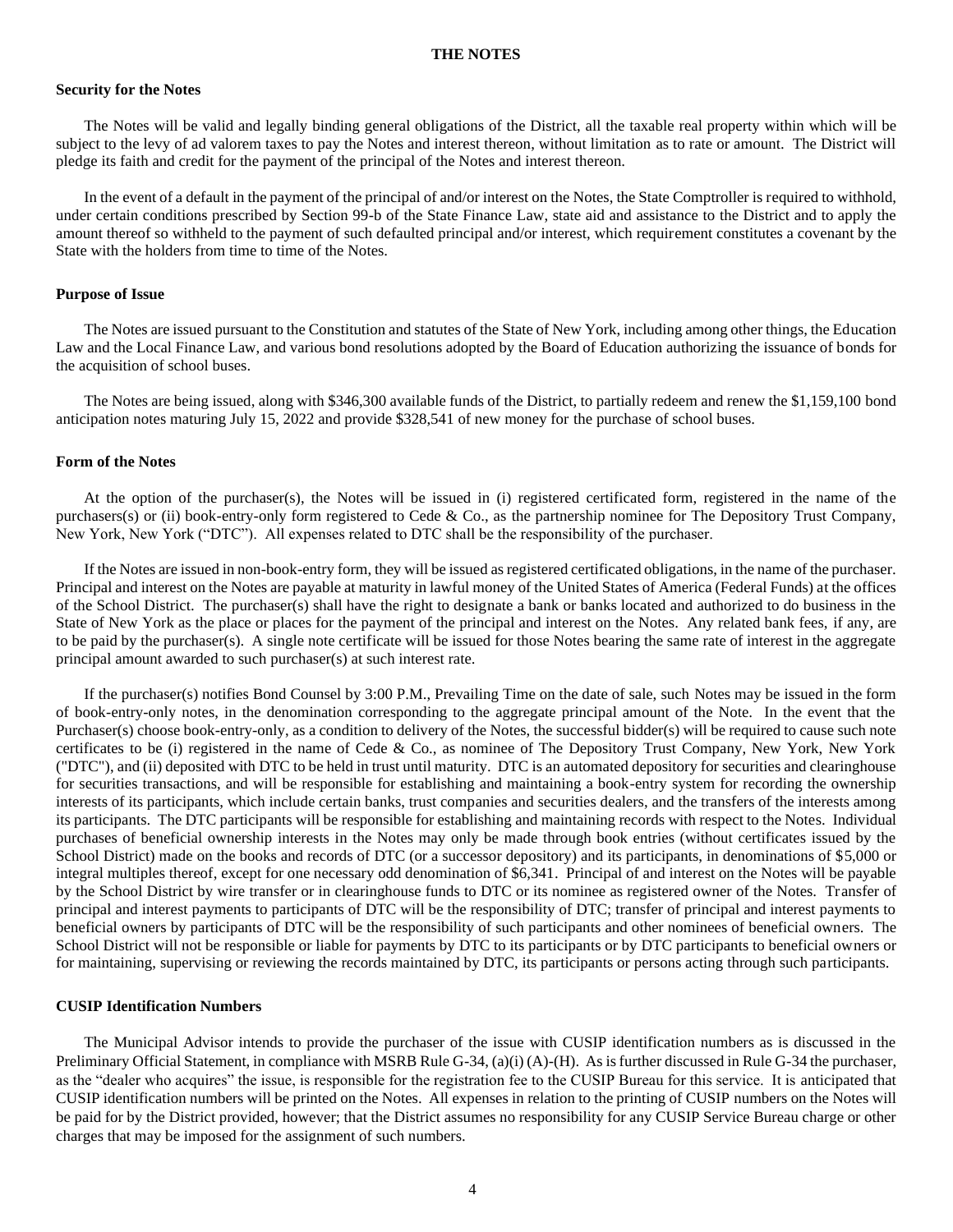#### **Delivery Date and Place of Delivery**

Said Notes will be delivered through the facilities of DTC in Jersey City, New Jersey or otherwise as may be agreed with the purchaser on or about July 14, 2022. The purchase price of the Notes, in accordance with each purchaser's(s') bid, shall be paid in Federal Funds or other funds available for immediate credit on the delivery date. The School District's Municipal Advisor shall provide the successful bidder with wire instructions relative to the payment of the purchase price of the Notes and the successful bidder shall be entitled to rely on such instructions.

#### **Ratings**

The Notes are not rated. Subject to the approval of the District, the purchaser of the Notes may have a rating completed after the sale at the expense of the purchaser, including any fees to be incurred by the District, such as a rating action that may require the filing of a material event notification to EMMA.

#### **Legal Opinion**

As a condition to each purchaser's obligation to accept delivery of and pay for the Notes, such purchaser will be furnished, without cost, the following, dated as of the date of the delivery of and payment for said Notes: (i) a certificate of the President of the Board of Education certifying that (a) as of the date of the Official Statement furnished by the School District in relation to said Notes which Official Statement is deemed by the School District to be final for purposes of Securities and Exchange Commission Rule 15c2-12, except for the omission therefrom of those items allowable under said Rule, said Official Statement did not contain any untrue statements of material fact or omit to state a material fact necessary to make the statements therein, in the light of the circumstances under which they were made, not misleading, subject to the condition that while information in said Official Statement obtained from sources other than the School District is not guaranteed as to accuracy, completeness or fairness, she has no reason to believe and does not believe that such information is materially inaccurate or misleading, and (b) to her knowledge, since the date of said Official Statement, there have been no material transactions not in the ordinary course of affairs entered into by the School District and no material adverse changes in the general affairs of the School District or in its financial condition as shown in said Official Statement other than as disclosed in or contemplated by said Official Statement, (ii) a Closing Certificate, constituting a receipt for the Note proceeds and a signature certificate, which will include a statement that no litigation is pending, or to the knowledge of the signers, threatened affecting the Notes, (iii) an arbitrage certificate executed on behalf of the School District which will include, among other things, covenants, relating to compliance with the Code, with the owners of the Notes that the School District will, among other things, (A) take all actions on its part necessary to cause interest on the Notes to be excluded from gross income of the owners thereof for Federal income tax purposes, including without limitation, restricting, to the extent necessary, the yield on investments made with the proceeds of the Notes and investment earnings thereon, making required payments to the Federal Government, if any, and maintaining books and records in a specified manner, where appropriate, and (B) refrain from taking any action which would cause interest on the Notes to be includable in the gross income of the owners thereof for Federal income tax purposes, including, without limitation, refraining from spending the proceeds of the Notes and investment earnings thereon on certain specified purposes; and (iv) a Certificate of the School District, executed by the President of the Board of Education, stating that the School District has agreed, in accordance with the Rule 15c2-12, to provide or cause to be provided, timely notice of the occurrence of certain listed events with respect to the Notes, and (v) the approving legal opinion as to the validity of the Notes of **Barclay Damon LLP, Bond Counsel, Albany, New York**. Reference should be made to said Official Statement for a description of the scope of Bond Counsel's engagement in relation to the issuance of the Notes and matters covered by such legal opinion. Furthermore, reference should be made to the information under the headings "LEGAL MATTERS" and "TAX MATTERS" in the Official Statement.

In the event of a default in the payment of the principal of and/or interest on the Notes, the State Comptroller is required to withhold, under certain conditions prescribed by Section 99-b of the State Finance Law, state aid and assistance to the School District and to apply the amount thereof so withheld to the payment of such defaulted principal and/or interest, which requirement constitutes a covenant by the State with the holders from time to time of the Notes.

Any party executing and delivering a bid for the Notes agrees, if its bid is accepted by the School District, to provide to the School District, in writing, within two business days after the date of such award, all information which said successful bidder determines is necessary for it to comply with SEC Rule 15c2-12, including all necessary pricing and sale information, information with respect to the purchase of municipal bond insurance, if any, and underwriter identification. Within five business days following receipt by the School District thereof, the School District will furnish to the successful bidder, in reasonable quantities as requested by the successful bidder, copies of said Official Statement, updated as necessary, and supplemented to include said information. Failure by the successful bidder to provide such information will prevent the School District from furnishing such Official Statement as described above. The School District shall not be responsible or liable in any manner for the successful bidder's determination of information necessary to comply with SEC Rule 15c2-12 or the accuracy of any such information provided by the successful bidder or for failure to furnish such Official Statements as described above which results from a failure by the successful bidder to provide the aforementioned information within the time specified. Acceptance by the successful bidder of such final Official Statements shall be conclusive evidence of the satisfactory completion of the obligations of the School District with respect to the preparation and delivery thereof.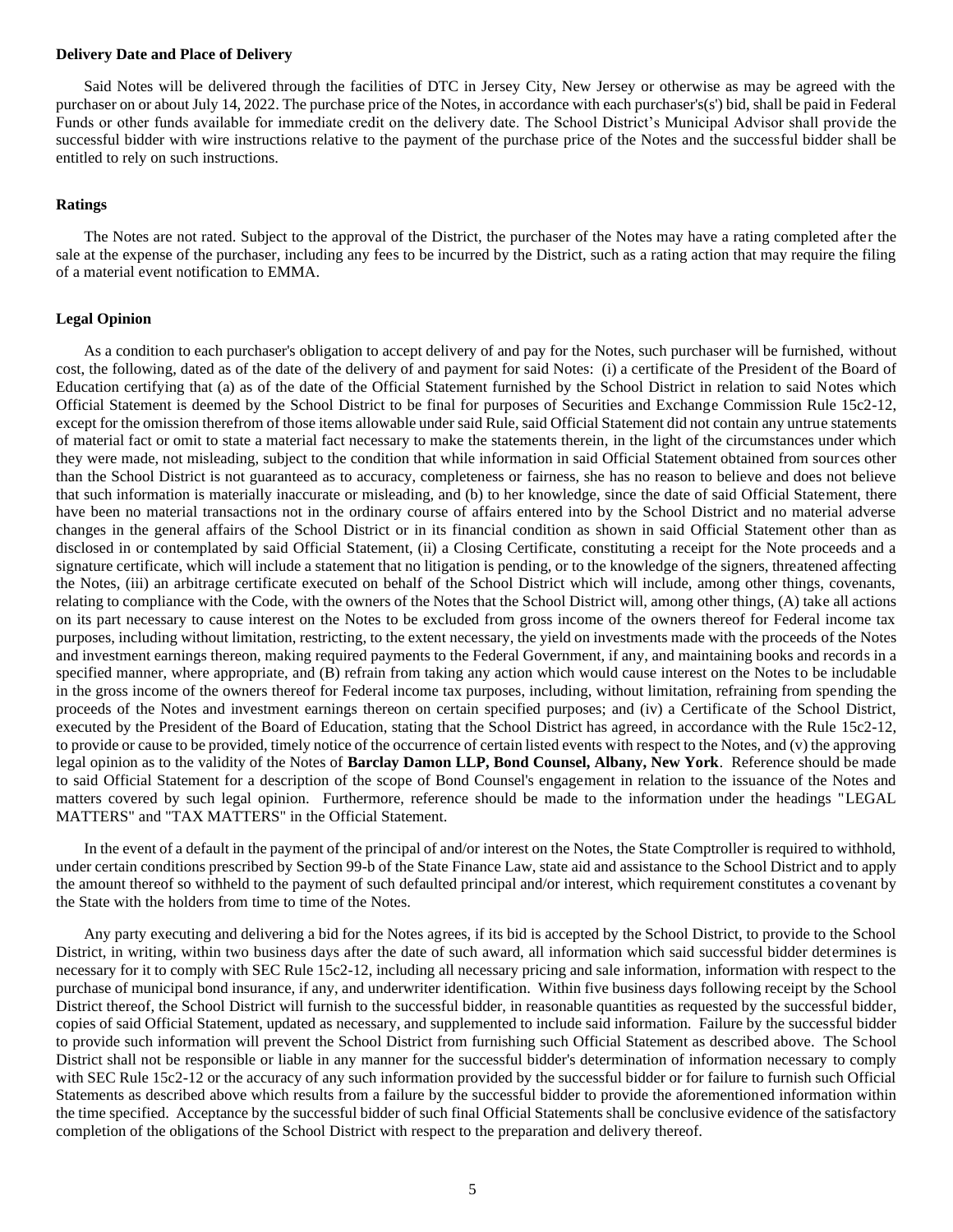#### **The Notes will be designated or deemed designated by the District as "qualified tax-exempt obligations" pursuant to Section 265(b)(3) of the Code.**

#### **Contact Information**

The District's contact information is as follows: Francis Rielly, School Business Manager, Middleburgh Central School District, 295 Main Street, P.O. Box 400, Middleburgh, New York 12122, Phone: (518) 827-3620x 5504, Telefax: (518) 827-5636, Email: [francis.rielly@mcsdny.org.](mailto:francis.rielly@mcsdny.org)

The District's Bond Counsel information is as follows: M. Cornelia Cahill, Esq., Barclay Damon LLP, 80 State Street Albany, New York 12207, Phone: (518) 429-4296, Fax: (518) 533-2926, Email: [mcahill@barclaydamon.com.](mailto:mcahill@barclaydamon.com)

Additional copies of the Notice of Sale and the Official Statement may be obtained upon request from the offices of Fiscal Advisors & Marketing, Inc., telephone number (315) 752-0051, or a[t www.fiscaladvisors.com](http://www.fiscaladvisors.com/)

### **MIDDLEBURGH CENTRAL SCHOOL DISTRICT**

### **Dated: June 21, 2022 PAMELA STANDHART PRESIDENT OF THE BOARD OF EDUCATION**